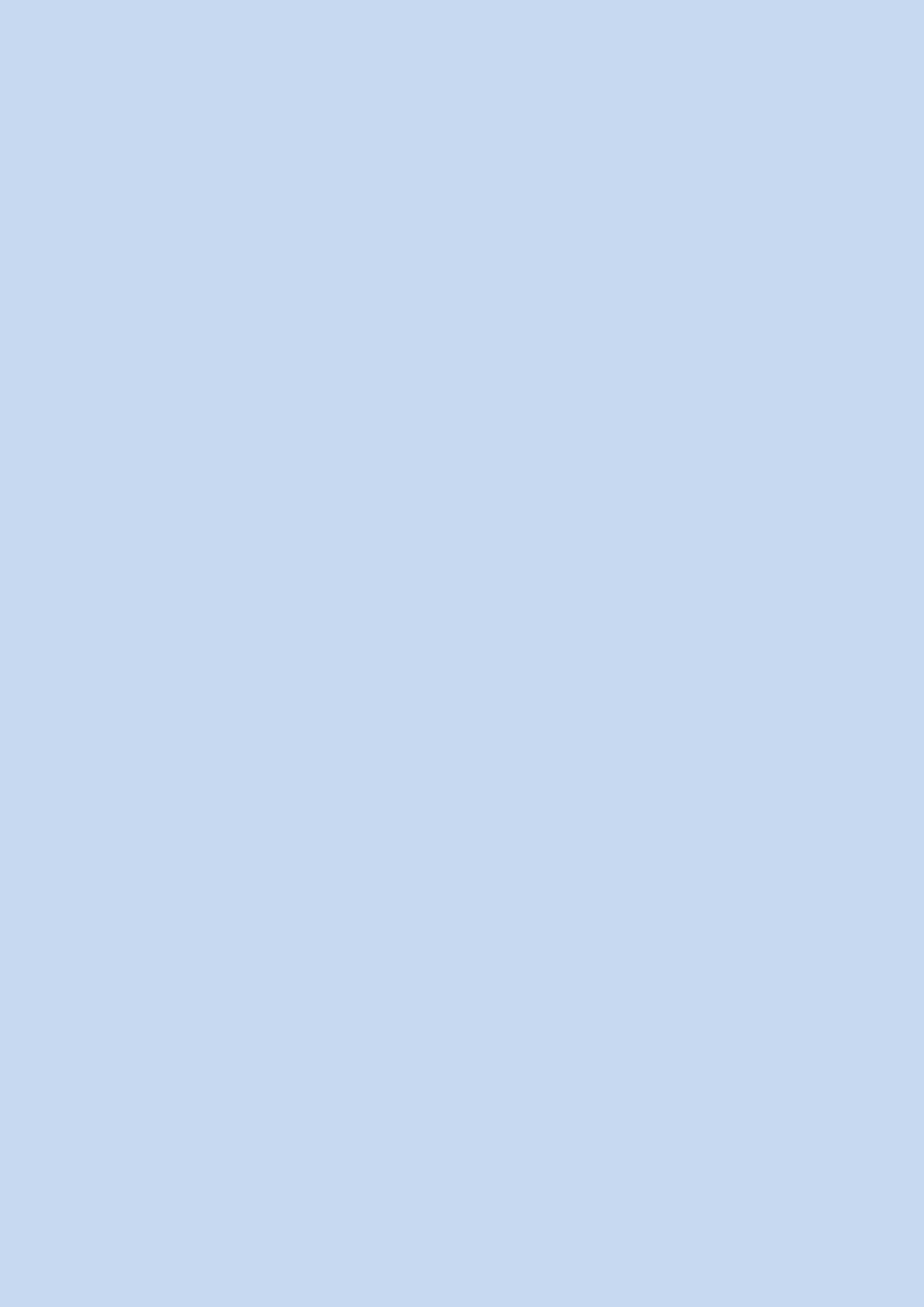| Policy Document   CORPORATE SOCIAL |
|------------------------------------|
| December 2016   RESPONSIBILITY     |

# **Table of Contents**

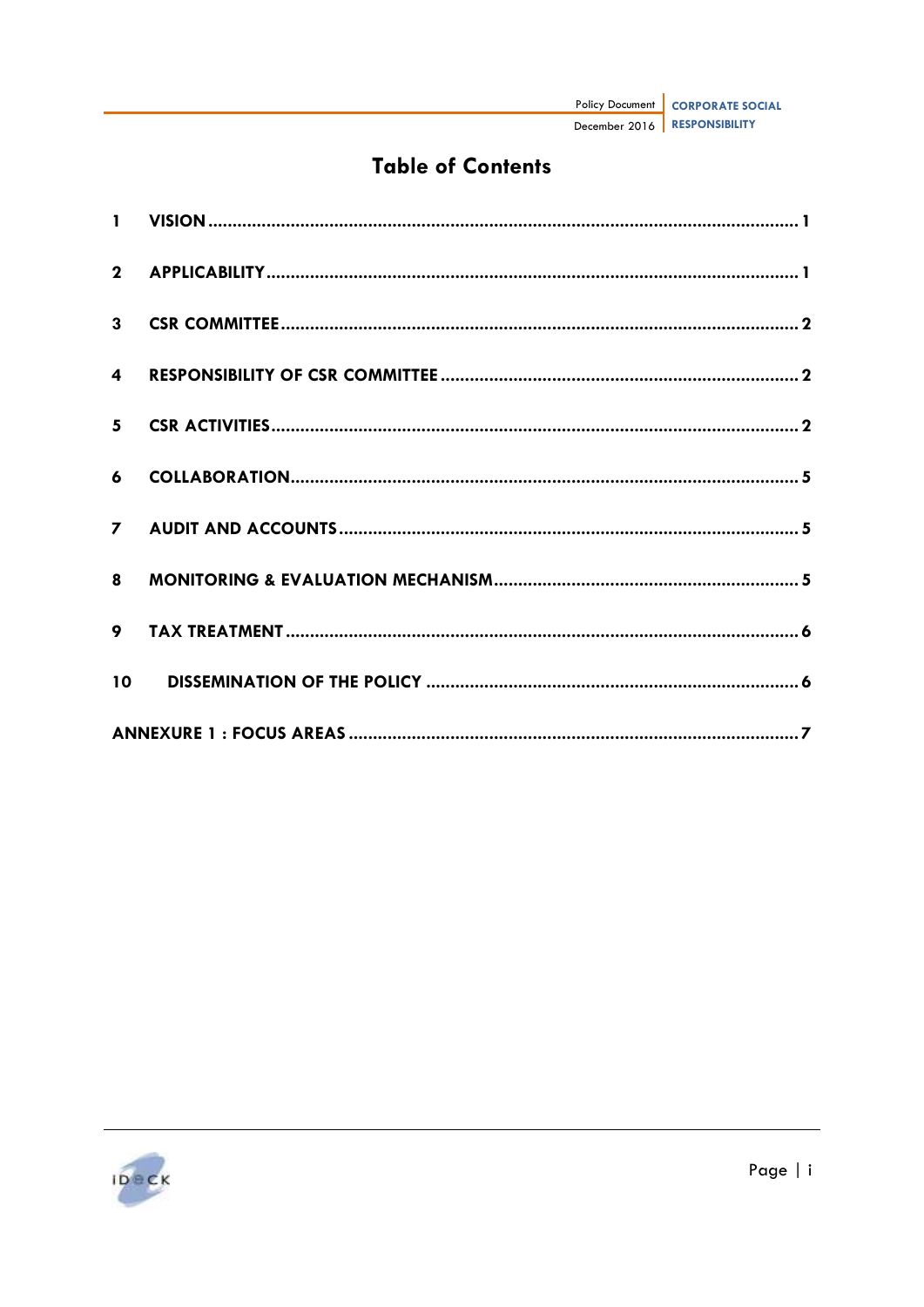### <span id="page-3-0"></span>**1 VISION**

Infrastructure Development Corporation (Karnataka) Ltd. (iDeCK) has always endeavored to conduct its business responsibly, mindful of its social accountability and respecting applicable laws.

The "headline" objective of iDeCK (the "Company") CSR policy is to ensure that CSR activities are not performed in silos and that it be skillfully and inextricably woven into the fabric of the Company"s business strategy for overall value creation to all stakeholders.

iDeCK believes that profitability must be complemented by a sense of responsibility towards all stakeholders with a view to make a material, visible and lasting difference to the lives of disadvantaged sections of the society, preferably in the immediate vicinity in which the Company operates but at the same time ensure widespread spatial distribution of its CSR activities befitting its status as a conscientious corporate citizen. The CSR Policy intends to:

- a. Strive for economic development that positively impacts the society at large with minimal resource footprint
- b. Embrace responsibility for iDeCK"s actions and encourage a positive impact through its activities

This policy shall apply to all CSR initiatives and activities undertaken/to be undertaken by iDeCK at various locations, within India :

- a. Directly, or
- b. through external agencies, Trust, Society, NGOs having the requisite track record of 3 years in the relevant project/programme.

# <span id="page-3-1"></span>**2 APPLICABILITY**

Section 135 of the Act, read with Companies (Corporate Social Responsibility Policy) Rules, 2014 ("Rules") requires iDeCK to spend on CSR.

iDeCK shall allocate at least 2% of its average net profits before taxes of the preceding three years, towards CSR activities to sustain and improve a healthy and prosperous environment and to improve the quality of life of the communities it serves. Any surpluses arising out of CSR projects or programmes or activities shall be re-

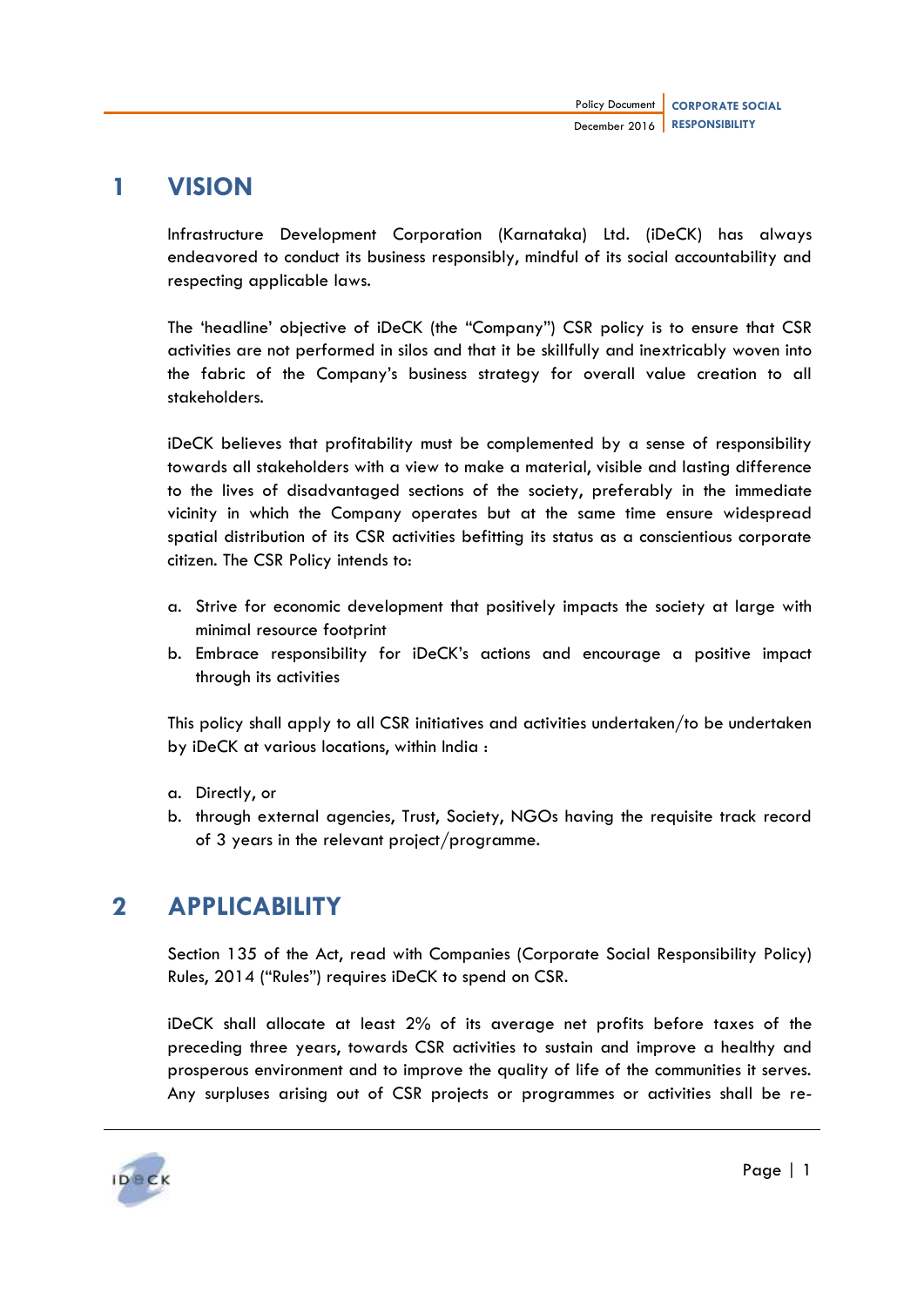deployed back into CSR activities and will not form a part of the business profits of iDeCK.

# <span id="page-4-0"></span>**3 CSR COMMITTEE**

The CSR Committee of the Board of Directors ("Board") would consist of 3 or more directors, out of which Government of Karnataka and IDFC Foundation shall have at least 1 director each.

# <span id="page-4-1"></span>**4 RESPONSIBILITY OF CSR COMMITTEE**

The CSR Committee, as mandated under Section 135 (3) of the Companies Act, 2013 shall –

- a. formulate and recommend to the Board, a CSR Policy which shall indicate the activities to be undertaken by the Company as specified in Schedule VII of the Act;
- b. recommend the amount of expenditure to be incurred on the activities referred to in (i) above;
- c. monitor the CSR Policy of the Company, from time to time;
- d. annually report to the Board, the status of the CSR activities and contributions made by the Company; and
- e. any other requirements mandated under the Act or Rules issued thereunder.

The Objects and the Role of the Company shall also be dependent on the extant provisions of the Act, the Rules and other applicable Regulations, as amended from time to time.

# <span id="page-4-2"></span>**5 CSR ACTIVITIES**

- a. Schedule VII lists out the activities which may be included:
	- i. eradicating hunger, poverty and malnutrition, promoting preventive health care and sanitation including contribution to the Swach Bharat Kosh set up by the Central Government for the promotion of sanitation and making available safe drinking water;

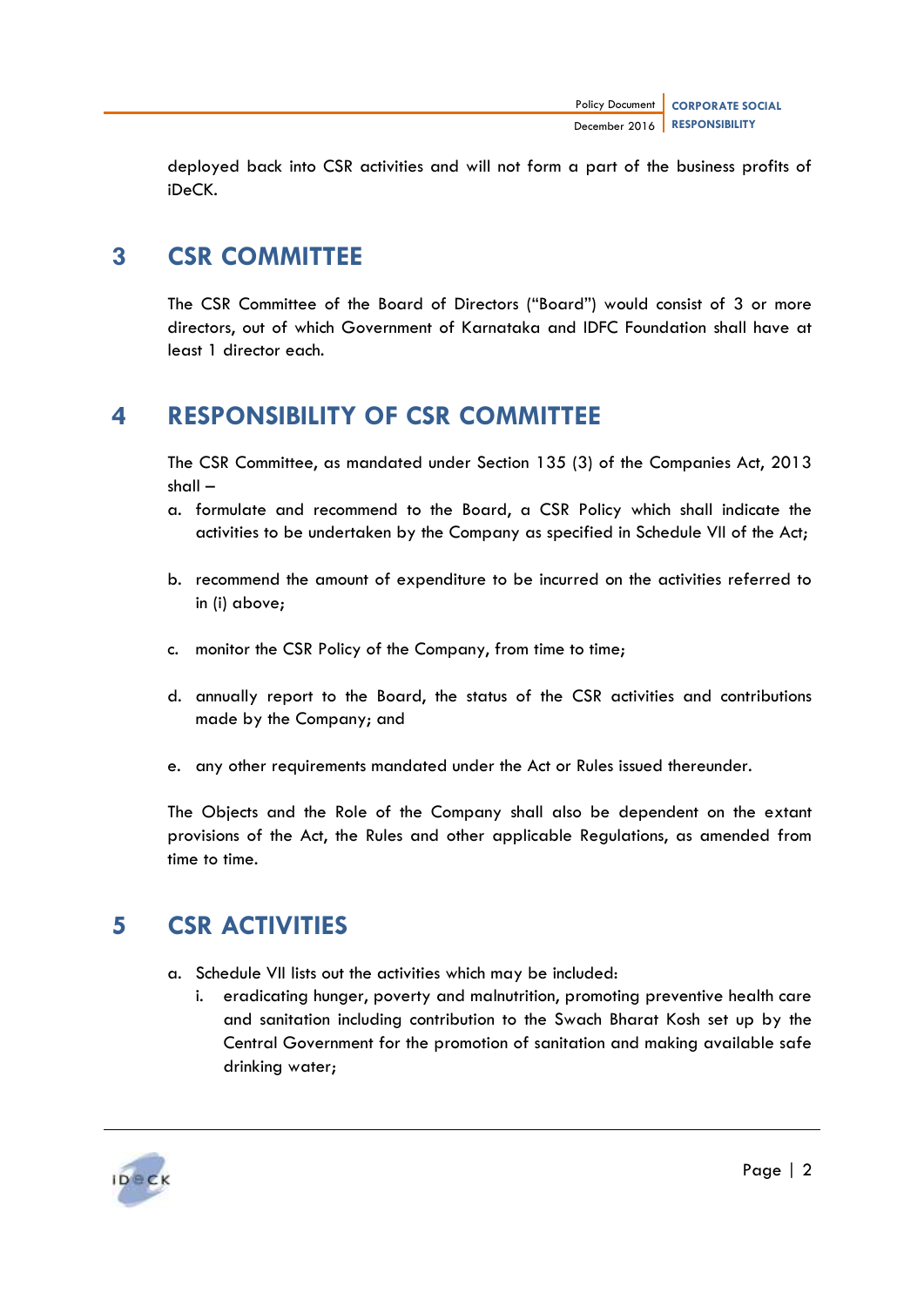- ii. promoting education, including special education and employment enhancing vocation skills especially among children, women, elderly, and the differently abled and livelihood enhancement projects;
- iii. promoting gender equality, empowering women, setting up homes/hostels for women & orphans; setting up old age homes, day care centres & such other facilities for senior citizens and measures for reducing inequalities faced by socially & economically backward groups;
- iv. ensuring environmental sustainability, ecological balance, protection of flora and fauna, animal welfare, agro forestry, conservation of natural resources and maintaining quality of soil, air and water including contribution to the Clean Ganga Fund set up by the Central Government for rejuvenation of river Ganga;
- v. protection of national heritage, art and culture including restoration of buildings and sites of historical importance and works of art; setting up public libraries; promotion and development of traditional arts and handicrafts;
- vi. measures for the benefit of armed forces veterans, war widows and their dependents;
- vii. training to promote rural sports, nationally recognised sports, paralympic sports and Olympic sports;
- viii.contribution to the Prime Minister"s National Relief Fund or any other fund set up by the Central Government for socio-economic development and relief and welfare of the Scheduled Castes, the Scheduled Tribes, other backward classes, minorities and women;
- ix. contribution or funds provided to technology incubators located within academic institutions which are approved by the Central Government;
- x. rural development projects;
- xi. slum area development and
- xii. such other activities, as may be prescribed, from time to time.
- b. iDeCK"s CSR activities would be in the form of well-defined programmes or projects. The projects would be conceptualized and designed based on a need identification exercise carried out in consultation with relevant stakeholders including government departments. Wherever required, a research study may be conducted to evaluate different feasible models/options. If it is felt necessary to ensure smooth implementation of projects, a team of iDeCK may work in close coordination with the relevant government departments of the State. The entire program/ project, including impact studies to assess fulfillment of project objectives and achievement of desired outcome would be carried out during/post implementation. The learnings can be shared with the government agencies/relevant stakeholders, so as to demonstrate replicable solutions.

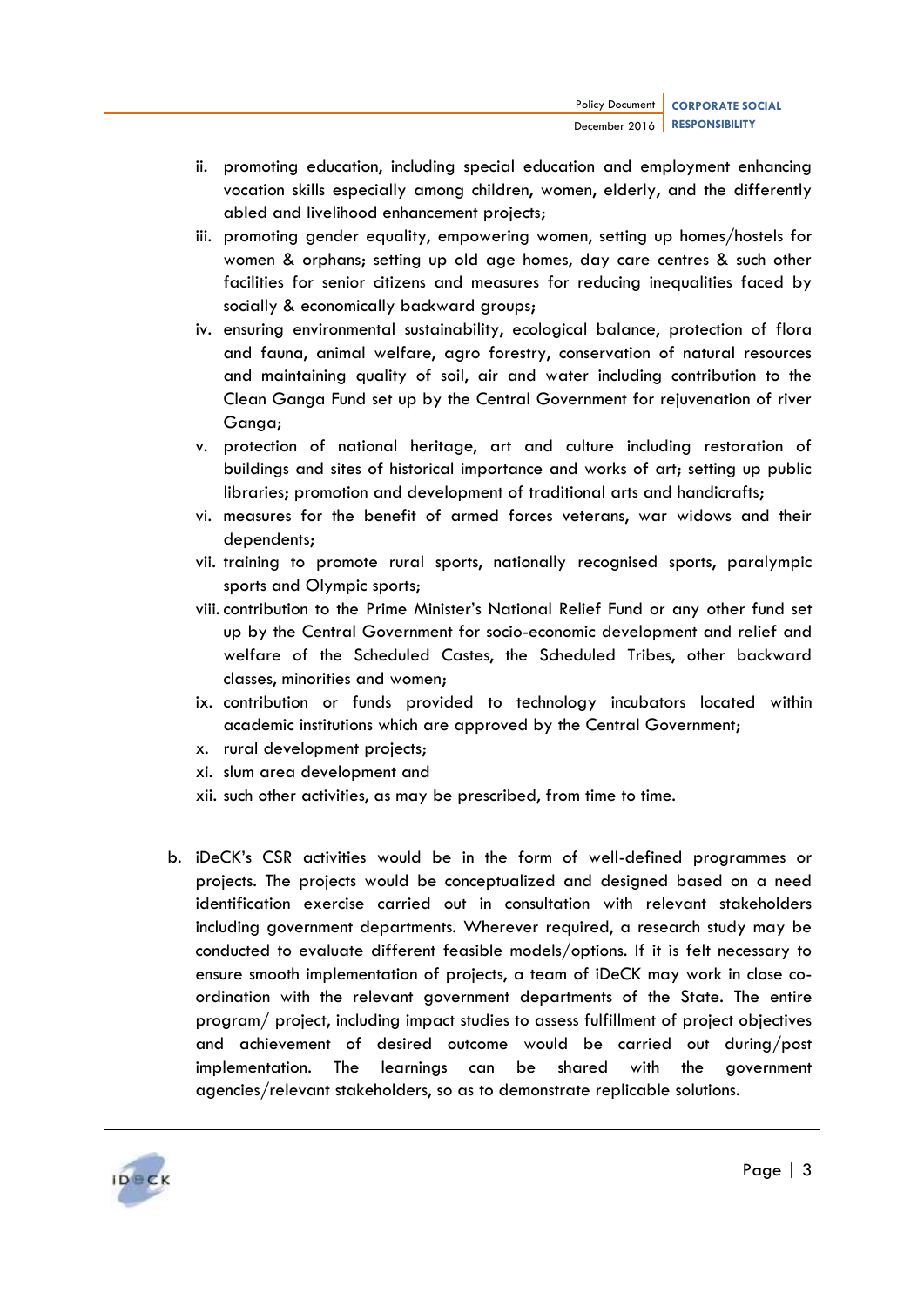- c. Every good program needs well defined guiding principles that serve as directions to the working group. These principles are important to have a focus in our approach, decision & implementation of projects. The principles as defined for our program are:
	- i. Alignment to national initiatives and Focus Areas
	- ii. Interventions that are sustainable and scalable
	- iii. Initiatives where the impact created can be measured and reported
	- iv. Identification of partners for implementation and areas with proven experience of impact and change
	- v. Adjacency of the initiative to the business, it"s competencies, capabilities and geographies of operation.

The above principles are used to shortlist the areas of work and the projects. This would require the organization to create competencies and capacity within the company, to implement, where appropriate, the CSR programmes.

- d. iDeCK"s focus areas for developmental activities will be in urban as well as rural areas in the states in which it is located. The company may also support initiatives in other geographies, as approved by the CSR Committee of the Board, from time to time.
- e. iDeCK would primarily focus on CSR activities of the below areas, more particularly described in Annexure A
- f. The scope of the policy has been kept as wide as possible, so as to allow the Company to respond to different situations and challenges appropriately and flexibly, subject to the activities enumerated in Schedule VII of the Companies Act, 2013.
- g. Restricted Activities The Company shall not expend its CSR funds towards the following activities:
	- i. Contribution of any amount directly or indirectly to any political party under Section 182 of the Act.
	- ii. CSR Projects or activities that benefit only the employees of the Company and their families.
	- iii. No contribution to be made for any activities undertaken outside India. The surplus, if any arising out of the CSR projects or programmes or activities shall not form part of the business profit of the Company.

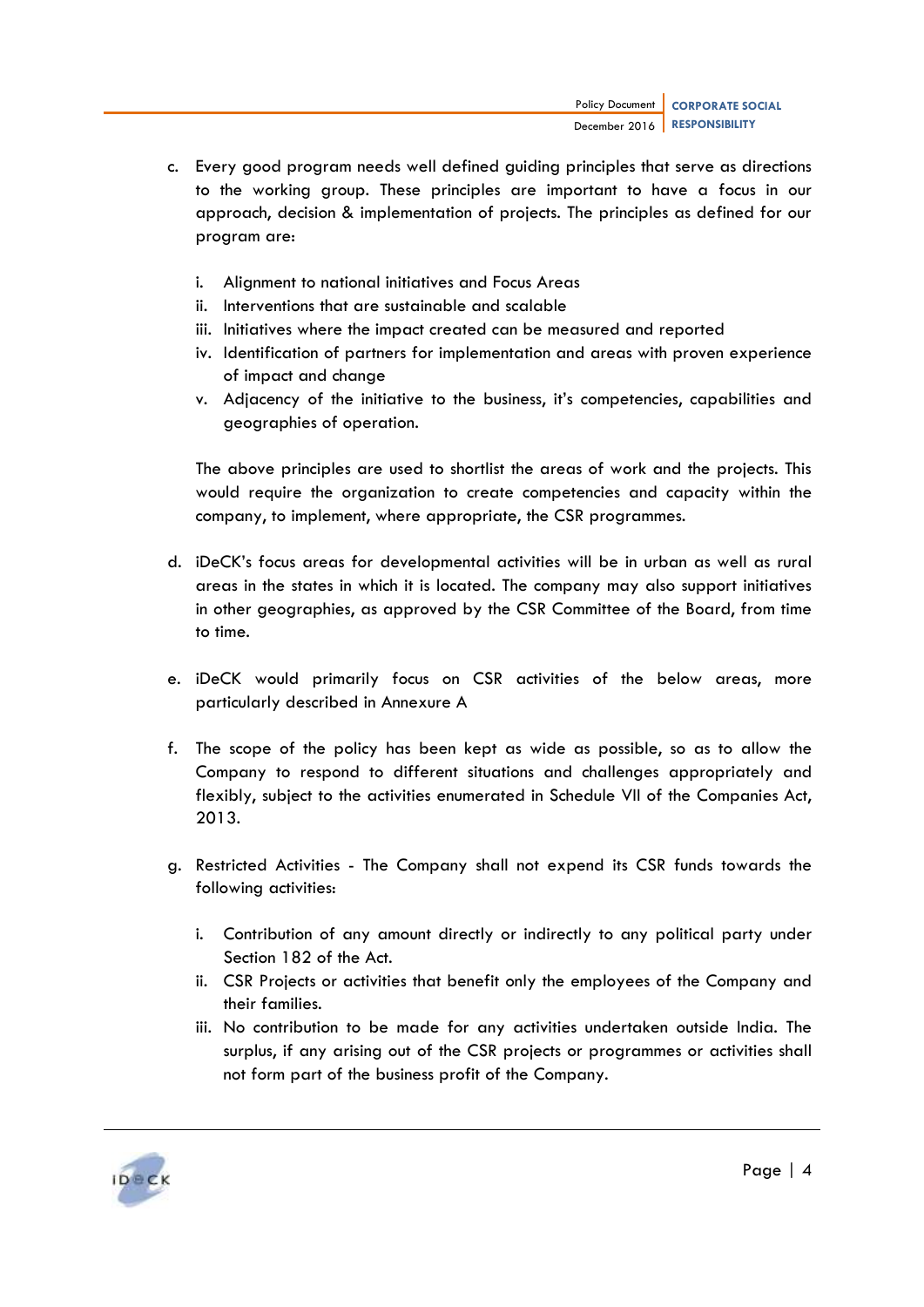- iv. One off events such as Marathons/Awards/Charitable contributions/ Advertisement/Sponsorships of TV programmes etc.
- v. Expenses incurred by companies for fulfilment of any Act/Statute of regulations.
- vi. Contribution in kind cannot be monetized
- vii. Monetization of pro-bono services of employees.

## <span id="page-7-0"></span>**6 COLLABORATION**

The Company may undertake the CSR activities on its own or through a Trust/ Society/ Not for Profit Company. The Company may also undertake CSR activities through external agencies, NGOs having the requisite track record of 3 years in the relevant project/ programme and a report on the same shall be disclosed separately as may be prescribed from time to time under applicable provisions of Companies Act, 2013. The Company may collaborate for undertaking the CSR activities along with its group companies, including its eligible holding or subsidiary companies or any other companies outside the group, as the case may be.

# <span id="page-7-1"></span>**7 AUDIT AND ACCOUNTS**

A separate accounting for CSR related expense and receipts shall be maintained.

In case specified projects or programmes are to be undertaken through third party agencies the Company would need to specify the manner of accounting and tracking the expenditure incurred through third party agencies.

The amount spent on CSR by the Company will be subject to audit at such intervals, as may be required, from time to time.

# <span id="page-7-2"></span>**8 MONITORING & EVALUATION MECHANISM**

- a. The Board shall ensure activities as are included in its CSR Policy of the Company are undertaken by the Company.
- b. The CSR Committee shall monitor the CSR Policy of the Company from time to time.
- c. The CSR Committee shall institute a transparent monitoring mechanism for implementation of the CSR projects or programmes or activities undertaken by the Company which shall include the following :

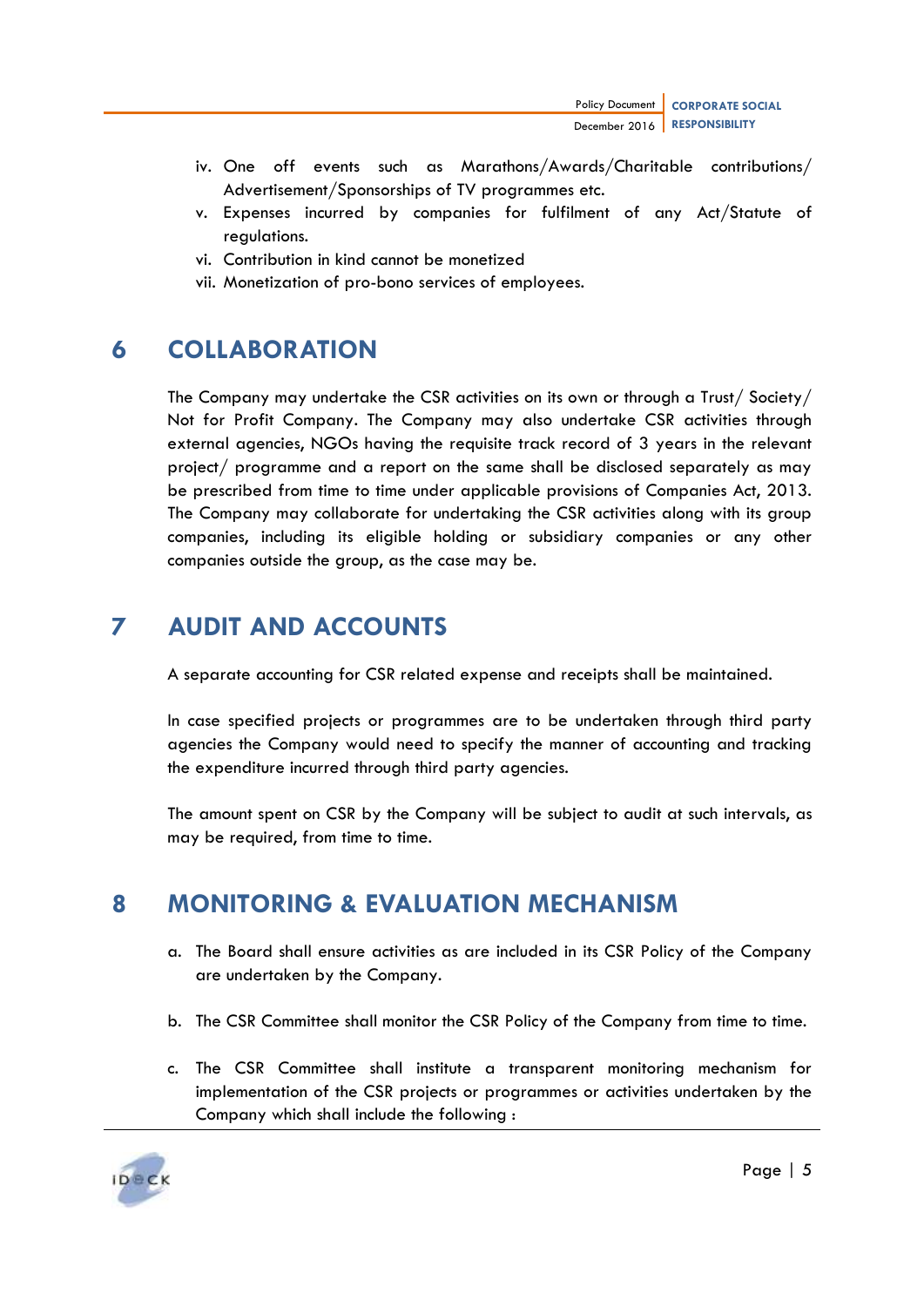- i. Release of funds for CSR Project/Programme: The amounts sanctioned for a CSR project or programme, will be released in stages or installments as per progress or, as may be determined from time to time.
- ii. Review by Board/CSR Committee: A senior resource/team of iDeCK shall closely monitor the CSR project and prepare monthly/ quarterly progress reports and present the same to the CSR Committee and the Board annually or at earlier intervals as may be directed by the CSR Committee/Board.
- iii. Utilization Certificate: Funds released to the implementing agency would be based on satisfactory utilization certificate duly certified by an authorised officer of the Implementing Agency.
- iv. External Agency assessment: The impact assessment/ evaluation of major projects may, if required, be carried out by an external agency to critically assess the fulfillment of project objectives.
- v. Audit: The amount spent on CSR by the Company will be subject to audit at such intervals, as may be required, from time to time.

### <span id="page-8-0"></span>**9 TAX TREATMENT**

Tax treatment of CSR spent will be in accordance with Income Tax Act, 1961, as amended from time to time and other applicable rules or circulars issued by the Central Board of Direct Taxes.

# <span id="page-8-1"></span>**10 DISSEMINATION OF THE POLICY**

The CSR Policy and programs will also be displayed on the website of iDeCK as per the format prescribed under the Rules.

This Policy may be amended, from time to time, by the Board on the recommendation of the CSR Committee.

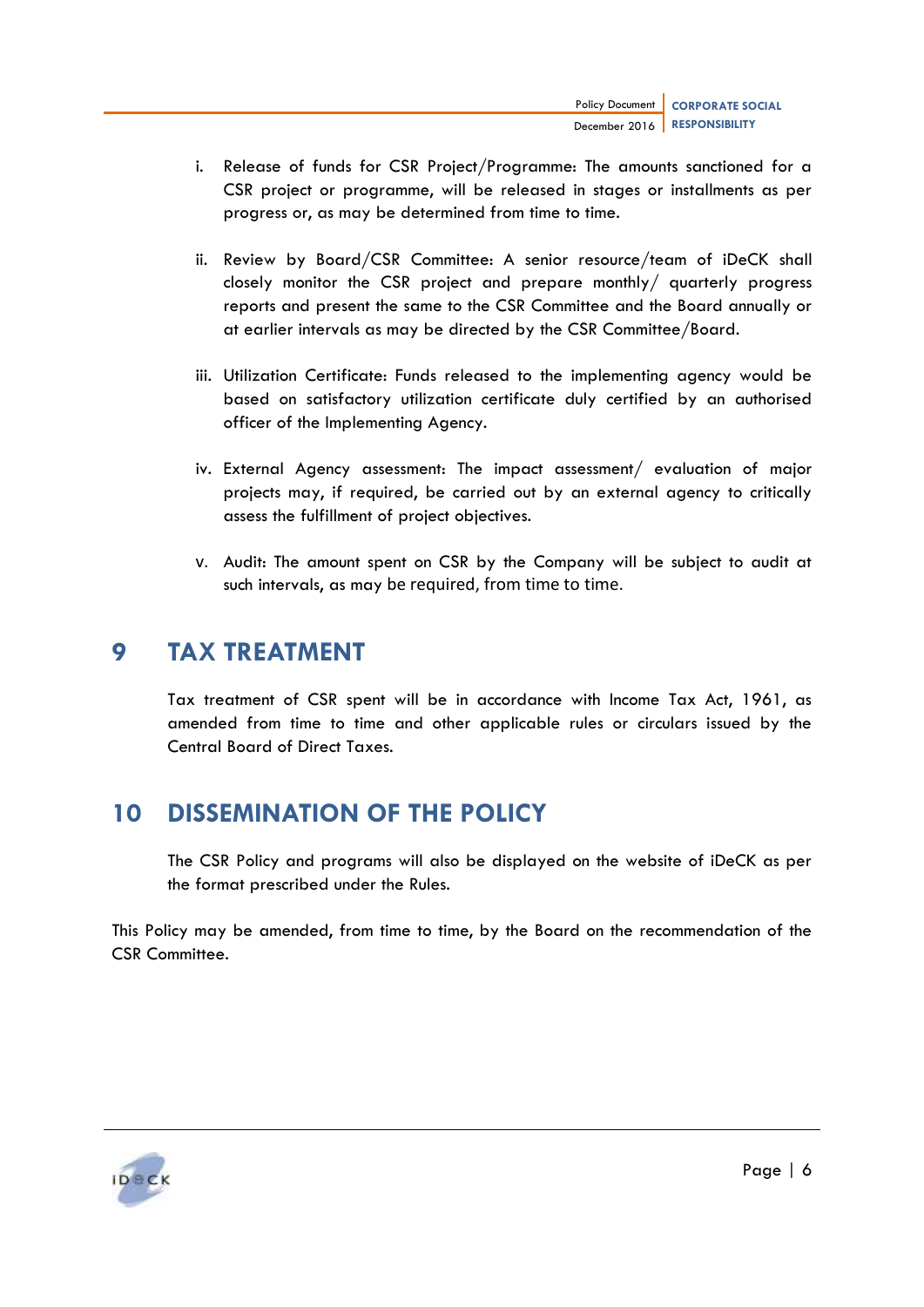# <span id="page-9-0"></span>**ANNEXURE 1 : FOCUS AREAS**

### **a. Environmental Sustainability**

- i. Ecological sustainability
- ii. Promoting renewable source of energy
- iii. Conservation of natural resources and maintaining the quality of soil, air and water
- iv. Conserving biodiversity and supporting research, awareness and advocacy on issues related to biodiversity
- v. Promoting awareness about environmental issues like rain harvesting
- vi. Funding research projects at technology hubs for environmental and social sustainability.

### **b. Access of Drinking Water and Sanitation**

- i. Making available safe drinking water
- ii. Access to sanitation
- iii. Supporting research, awareness and advocacy on issues related to sanitation

### **c. Health**

To address issues around affordability and accessibility of quality healthcare and bring about improvement in awareness and health seeking behavior, enabling a better living, through initiatives such as:

- i. Primary, secondary and tertiary care facilities
- ii. Conducting need based health camps and providing consultation, medicines etc.
- iii. Working on maternal and child health
- iv. Using technology for training, competency evaluation and clinical decision support for medical professionals with a view to improve quality of healthcare
- v. Financial assistance to hospitals for providing free/concessional treatment to the Economic Weaker Sections (EWS) of the society.

### **d. Education**

Promoting education including access to quality education, Skill development and vocational training

- i. Promoting early Child Care & Education, primary education, secondary education.
- ii. Promoting digital literacy programmes.